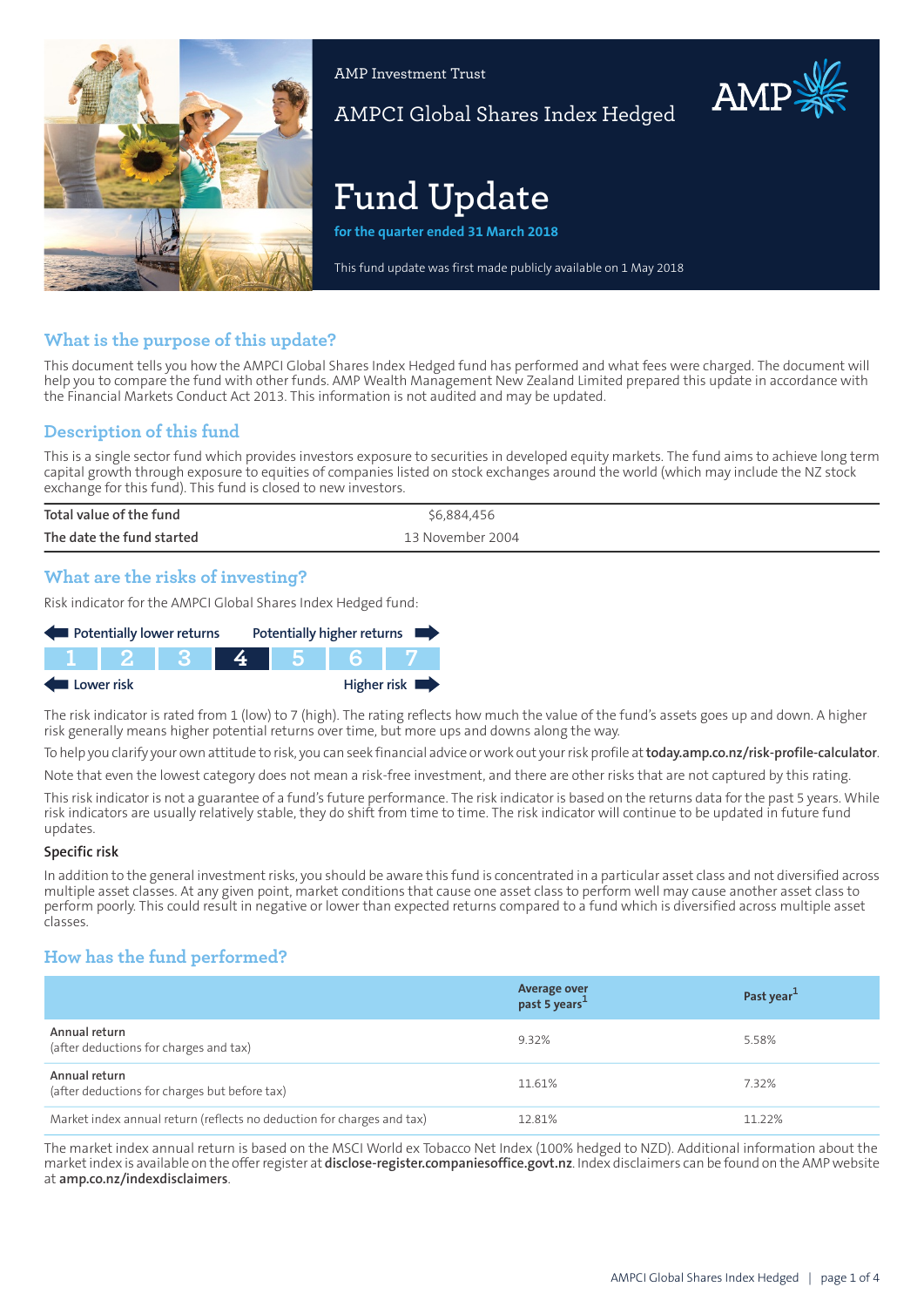#### **Annual return graph**



Return

This shows the return after fund charges and tax for each of the last 10 years ending 31 March. The last bar shows the average annual return for the last 10 years, up to 31 March 2018.

**Important:** This does not tell you how the fund will perform in the future.

Returns in this update are after tax at the highest prescribed investor rate (PIR) of tax for an individual New Zealand resident. Your tax may be lower.

## **What fees are investors charged?**

Investors in the AMPCI Global Shares Index Hedged fund are charged fund charges. In the year to 31 March 2017 these were:

|                                             | % of net asset value                                                     |
|---------------------------------------------|--------------------------------------------------------------------------|
| Total fund charges                          | 1.32%                                                                    |
| Which are made up of -                      |                                                                          |
| Total management and administration charges | 1.32%                                                                    |
| Including -                                 |                                                                          |
| Manager's basic fee                         | 0.91%                                                                    |
| Other management and administration charges | 0.41%                                                                    |
| Total performance-based fees                | 0.00%                                                                    |
| <b>Other charges</b>                        | Dollar amount per investor or description<br>of how charge is calculated |
| .                                           |                                                                          |

NIL

Investors may also be charged individual action fees for specific actions or decisions (for example, for withdrawing from or switching funds). See the 'fees and other charges' document on the entry relating to the offer of interests in the AMP Investment Trust maintained on the offer register (**[disclose-register.companiesoffice.govt.nz](https://disclose-register.companiesoffice.govt.nz/)**) for more information about those fees.

Small differences in fees and charges can have a big impact on your investment over the long term.

## **Example of how this applies to an investor**

Craig had \$10,000 in the fund at the start of the year and did not make any further contributions. At the end of the year, Craig received a return after fund charges were deducted of \$558.00 (that is 5.58% of his initial \$10,000). Craig also paid \$0.00 in other charges. This gives Craig a total return after tax of \$558.00 for the year.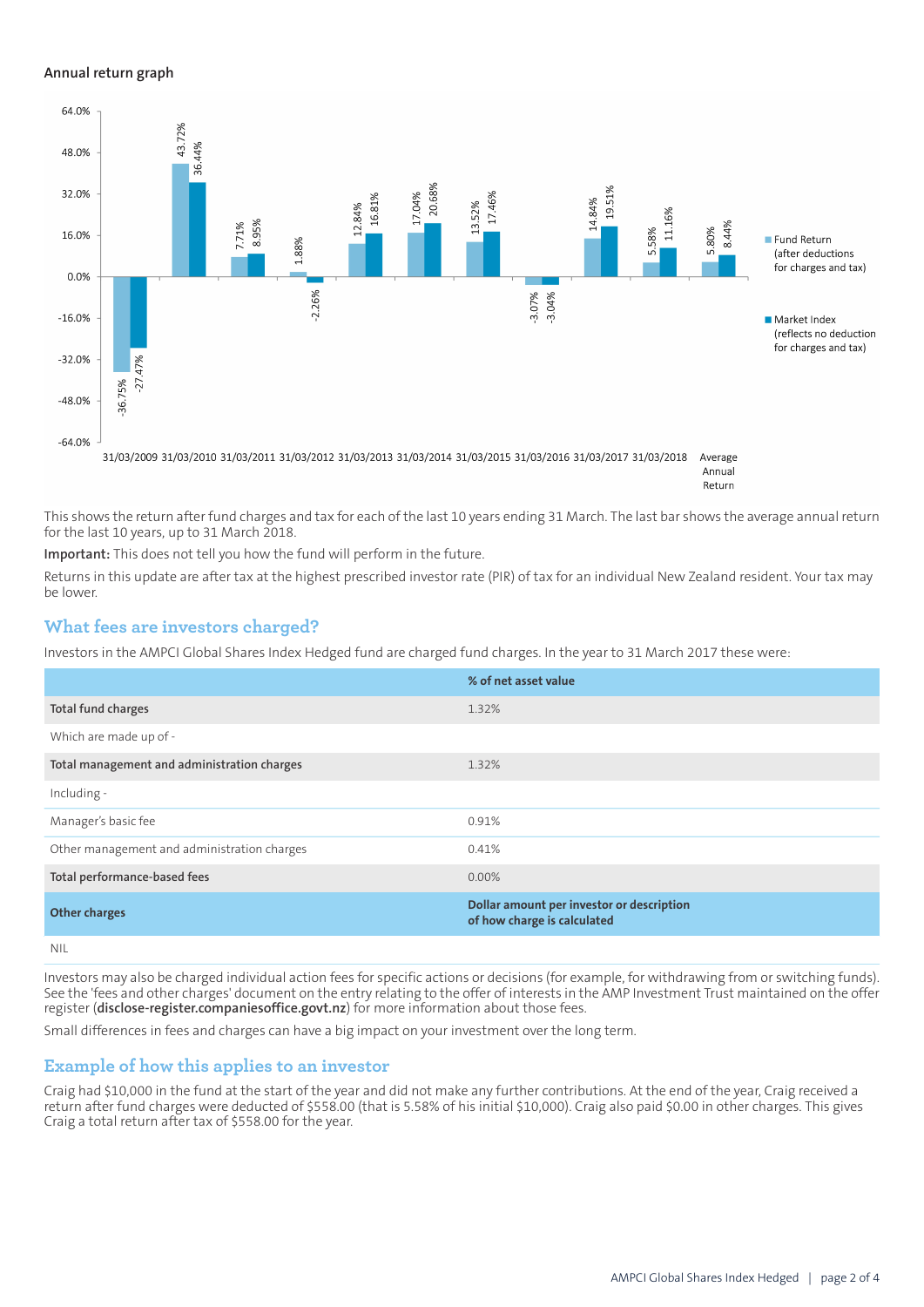# **What does the fund invest in?**

# **Actual investment mix<sup>2</sup>**

This shows the types of assets that the fund invests in.



## **Target investment mix**

This shows the mix of assets that the fund generally intends to invest in.

| <b>Asset Type</b>            | <b>Allocation</b> |
|------------------------------|-------------------|
| Cash and cash equivalents    | 0.00%             |
| New Zealand fixed interest   | 0.00%             |
| International fixed interest | 0.00%             |
| Australasian equities        | 0.00%             |
| International equities       | 100.00%           |
| Listed property              | $0.00\%$          |
| Unlisted property            | 0.00%             |
| Commodities                  | 0.00%             |
| Other                        | 0.00%             |

# **Top 10 investments<sup>2</sup>**

|    | <b>Name</b>            | Percentage<br>of fund<br>net assets | <b>Asset Type</b>      | <b>Country</b> | <b>Credit rating</b><br>(if applicable) |
|----|------------------------|-------------------------------------|------------------------|----------------|-----------------------------------------|
| 1  | Apple Inc              | 2.16%                               | International equities | United States  | N/A                                     |
| 2  | Microsoft Corp         | 1.67%                               | International equities | United States  | N/A                                     |
| 3  | Amazon.com Inc.        | 1.48%                               | International equities | United States  | N/A                                     |
| 4  | JPMorgan Chase & Co    | 0.96%                               | International equities | United States  | N/A                                     |
| 5  | Facebook Inc.          | 0.95%                               | International equities | United States  | N/A                                     |
| 6  | Johnson & Johnson      | 0.86%                               | International equities | United States  | N/A                                     |
|    | Alphabet Inc (Class C) | 0.80%                               | International equities | United States  | N/A                                     |
| 8  | Exxon Mobil Corp       | 0.78%                               | International equities | United States  | N/A                                     |
| 9  | Alphabet Inc (Class A) | 0.77%                               | International equities | United States  | N/A                                     |
| 10 | Bank of America Corp   | 0.75%                               | International equities | United States  | N/A                                     |

The top 10 investments make up 11.18% of the fund.